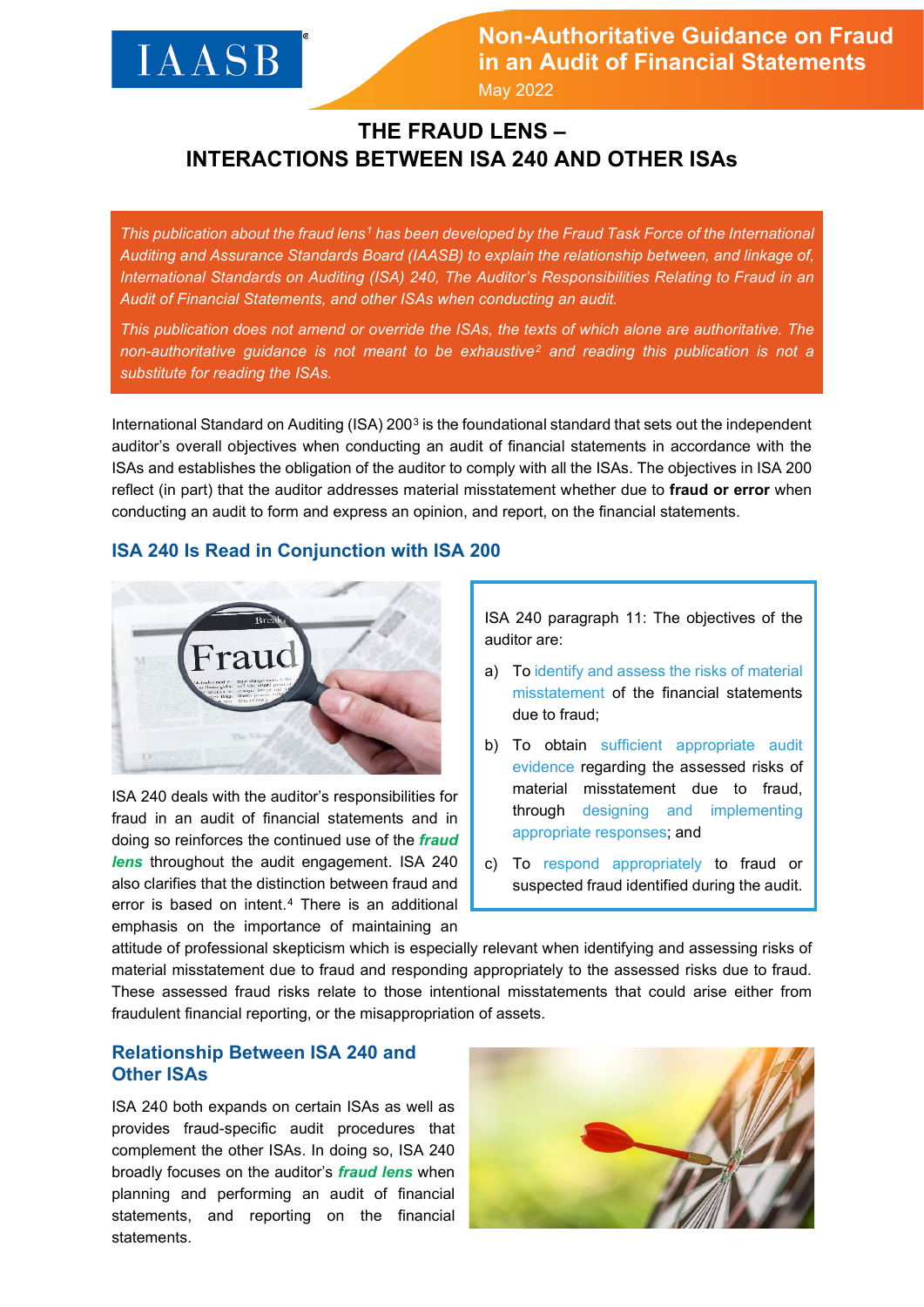# **IAASB**

The diagram depicts the key areas that ISA 240 addresses and highlights the explicit references **from** ISA 240 **to** other ISAs that further strengthen the interrelationships between the auditing standards.



### **ISA 240 expands on ISA 315 (Revised 2019)[5](#page-3-4) and ISA 330[6](#page-3-5)**

While other key standards address the core requirements for identifying and assessing the risks of material misstatement (ISA 315 (Revised 2019)) and responding to those risks of material misstatement (ISA 330), ISA 240[7](#page-3-6) expands on how these standards are applied with a *fraud lens*.[8](#page-3-7) In particular, in identifying and assessing the risks of material misstatement due to both fraud and error under ISA 315 (Revised 2019), the auditor takes into account the inherent risk factors, which include the susceptibility to misstatement due to management bias or other fraud risk factors.<sup>[9](#page-3-8)</sup>

The emphasis in ISA 240 on risk identification and assessment and responding to those risks of material misstatement through modifying the nature, timing and extent of the work effort when there is a risk of material misstatement due to

ISA 240 paragraph 28: Assessed risks of material misstatement due to fraud are treated as significant risks

fraud, highlights the importance of obtaining an understanding of the entity and its environment, the applicable financial reporting framework, and the entity's system of internal control with a *fraud lens*. Key aspects that underpin the auditor's consideration of the potential risks of material misstatement due to fraud include the entity's culture (including tone at the top), as well as the environment in which the entity operates. Purposeful engagement team discussions on these key aspects, as well as other matters or areas that have been identified as being susceptible to possible misstatement due to fraud, will help all engagement team members apply the *fraud lens* in undertaking their work.

In addition to designing and implementing overall responses to address the assessed risks of material misstatement due to fraud at the financial statement level, the auditor is also required to design and perform further audit procedures that are responsive to the assessed risks of material misstatement due to fraud at the assertion level. In doing so, the auditor may, when applying the *fraud lens,* modify the nature, timing and extent of the further audit procedures in order to be responsive to the assessed fraud risks. For example, the auditor may amend the timing of the further audit procedures performed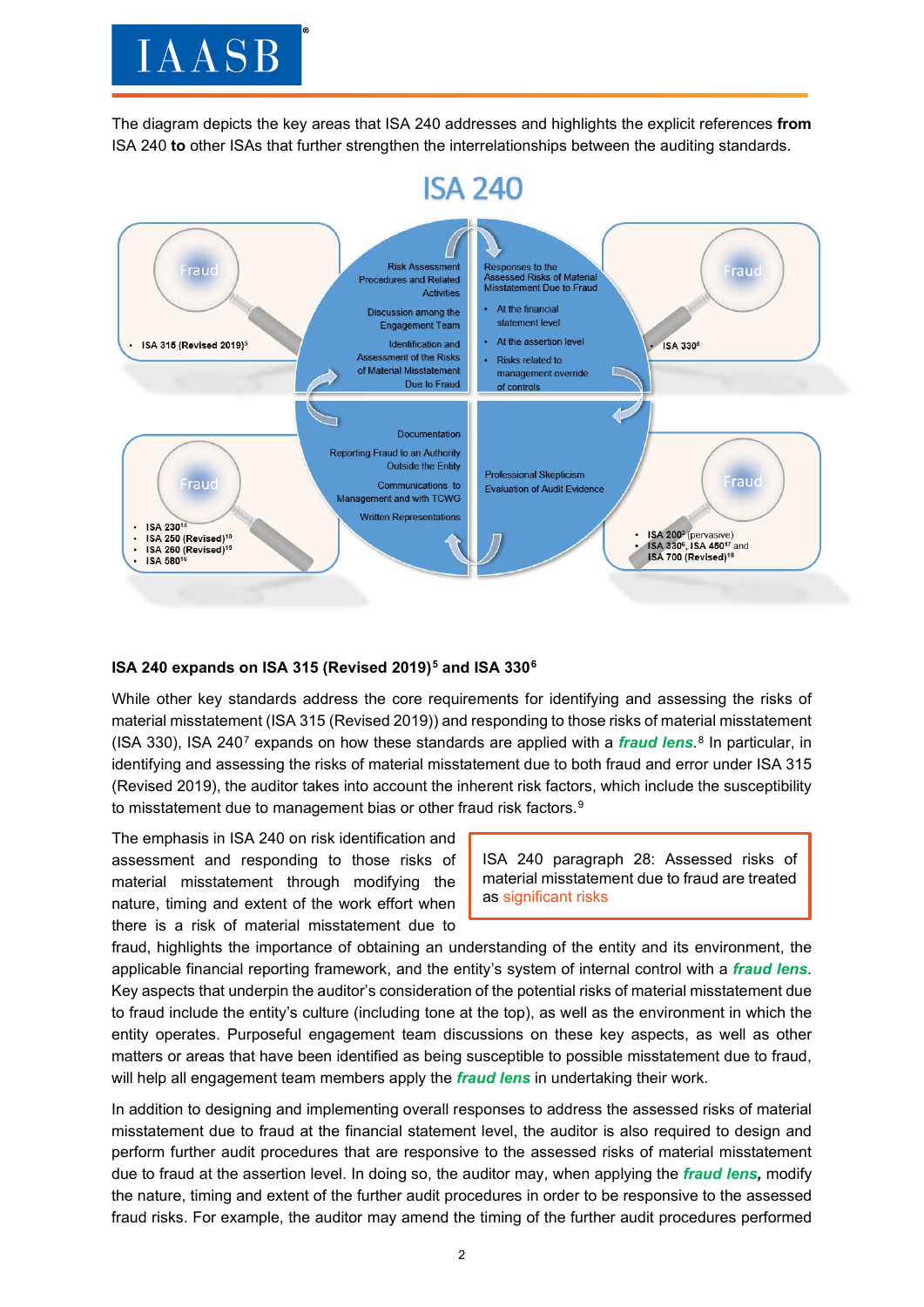# **IAASB**

to incorporate additional elements of unpredictability, or assign engagement team members who have more experience or have the necessary specialized skills or knowledge to address changes to the nature of the further audit procedures performed.

#### **ISA 240 includes fraud-specific audit procedures**

ISA 240 includes certain requirements that provide the auditor with the necessary *fraud lens* when designing and performing audit procedures that are responsive to risks related to management override of controls and to address specific aspects of other ISAs, such as when reporting fraud to an appropriate authority outside the entity in accordance with ISA 250 (Revised)<sup>[10](#page-3-9)</sup>. These fraud-related audit procedures are intended to be embedded throughout the audit process. The requirement in ISA 240[11](#page-3-10) to review accounting estimates for biases and evaluate whether the circumstances producing the bias, if any, represent a risk of material misstatement due to fraud, is an example of a fraud-related procedure that is to be performed in conjunction with addressing the requirements in ISA 540 (Revised)<sup>12</sup>. Other audit procedures in ISA 240 that are designed and performed irrespective of the auditor's assessment of the risks of management override of controls include those that address journal entries and significant transactions that are outside the normal course of business for the entity, or that otherwise appear to be unusual (including related party relationships and transactions).



# **Linkage of Other ISAs to ISA 240**

Other relevant topic or subject-matter specific ISAs have explicit references to ISA 240. The fraud-specific requirements in other ISAs serve to focus the auditor's work effort on the identification and assessment of the risks of material misstatement due to fraud and the responses to address the assessed fraud risks. For example, ISA  $550^{13}$  $550^{13}$  $550^{13}$  includes requirements to meet the following stated objective, "to obtain an understanding of

related party relationships and transactions sufficient to be able to recognize fraud risk factors, if any, arising from related party relationships and transactions that are relevant to the identification and assessment of the risks of material misstatement due to fraud." In this instance ISA 550 expands upon how ISA 240, ISA 315 (Revised 2019) and ISA 330 are to be applied in relation to risks of material misstatement associated with related party relationships and transactions.

# **Understand the Interdependencies**

A clear understanding of the relationship between, and linkage of, ISA 240 and the other ISAs will assist the auditor to enhance audit execution when applying a *fraud lens*. This will in turn fulfil the auditor's responsibilities under ISA 240 and other ISAs that contain the broader requirements for an audit.

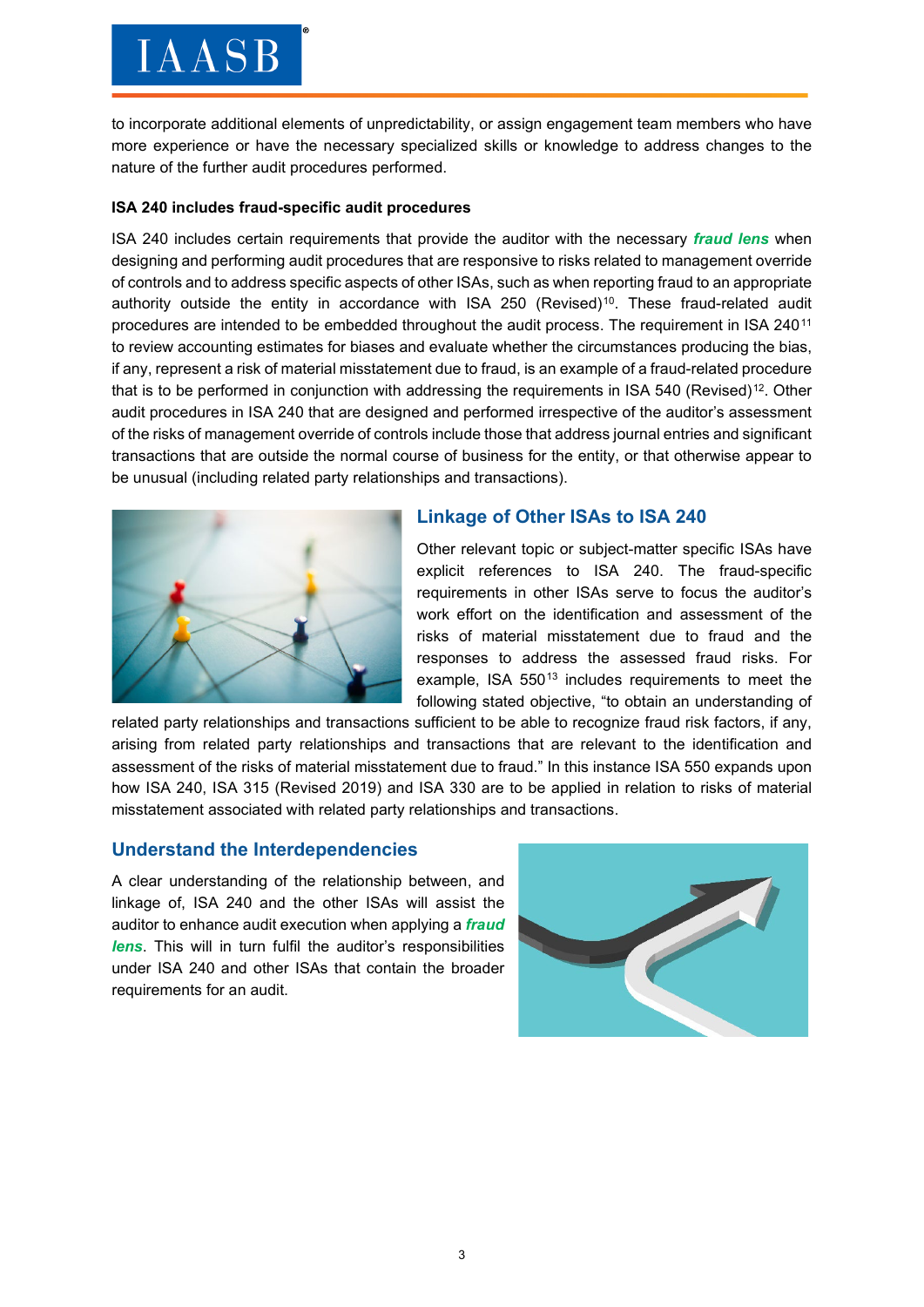

#### **Endnotes**

- <span id="page-3-0"></span><sup>1</sup> The phrase *fraud lens* should be read in context. The lens is intended to "magnify" and provide a clear "focus" or "spotlight" on the topic of fraud.
- <span id="page-3-1"></span><sup>2</sup> While certain ISA requirements and application and other explanatory material are highlighted, this non-authoritative guidance does not cover all of the ISA provisions that are relevant to the auditor's responsibilities relating to fraud in an audit of financial statements that are effective as of May 2022.
- <span id="page-3-2"></span><sup>3</sup> ISA 200, Overall Objectives of the Independent Auditor and the Conduct of an Audit in Accordance with International *Standards on Auditing*
- <span id="page-3-3"></span><sup>4</sup> ISA 240, paragraphs 2, 3 and 12(a)
- <span id="page-3-4"></span><sup>5</sup> ISA 315 (Revised 2019), *Identifying and Assessing the Risks of Material Misstatement*
- <span id="page-3-5"></span><sup>6</sup> ISA 330, *The Auditor's Responses to Assessed Risks*
- <span id="page-3-6"></span><sup>7</sup> ISA 240 as amended for the conforming and consequential amendments resulting from the approval of ISA 315 (Revised 2019).
- <span id="page-3-7"></span><sup>8</sup> ISA 240, paragraph 1
- <span id="page-3-8"></span><sup>9</sup> ISA 315 (Revised 2019), paragraphs 19(c) and 31(a)
- <span id="page-3-9"></span><sup>10</sup> ISA 250 (Revised), *Consideration of Laws and Regulations in an Audit of Financial Statements*
- <span id="page-3-10"></span> $11$  ISA 240, paragraph 33(b)
- <span id="page-3-11"></span><sup>12</sup> ISA 540 (Revised), *Auditing Accounting Estimates and Related Disclosures*
- <span id="page-3-12"></span><sup>13</sup> ISA 550, *Related Parties*
- <sup>14</sup> ISA 230, *Audit Documentation*
- <sup>15</sup> ISA 260 (Revised), *Communication with Those Charged With Governance*
- <sup>16</sup> ISA 580, *Written Representations*
- <sup>17</sup> ISA 450, *Evaluation of Misstatements Identified During the Audit*
- <sup>18</sup> ISA 700 (Revised), *Forming an Opinion and Reporting on Financial Statements*